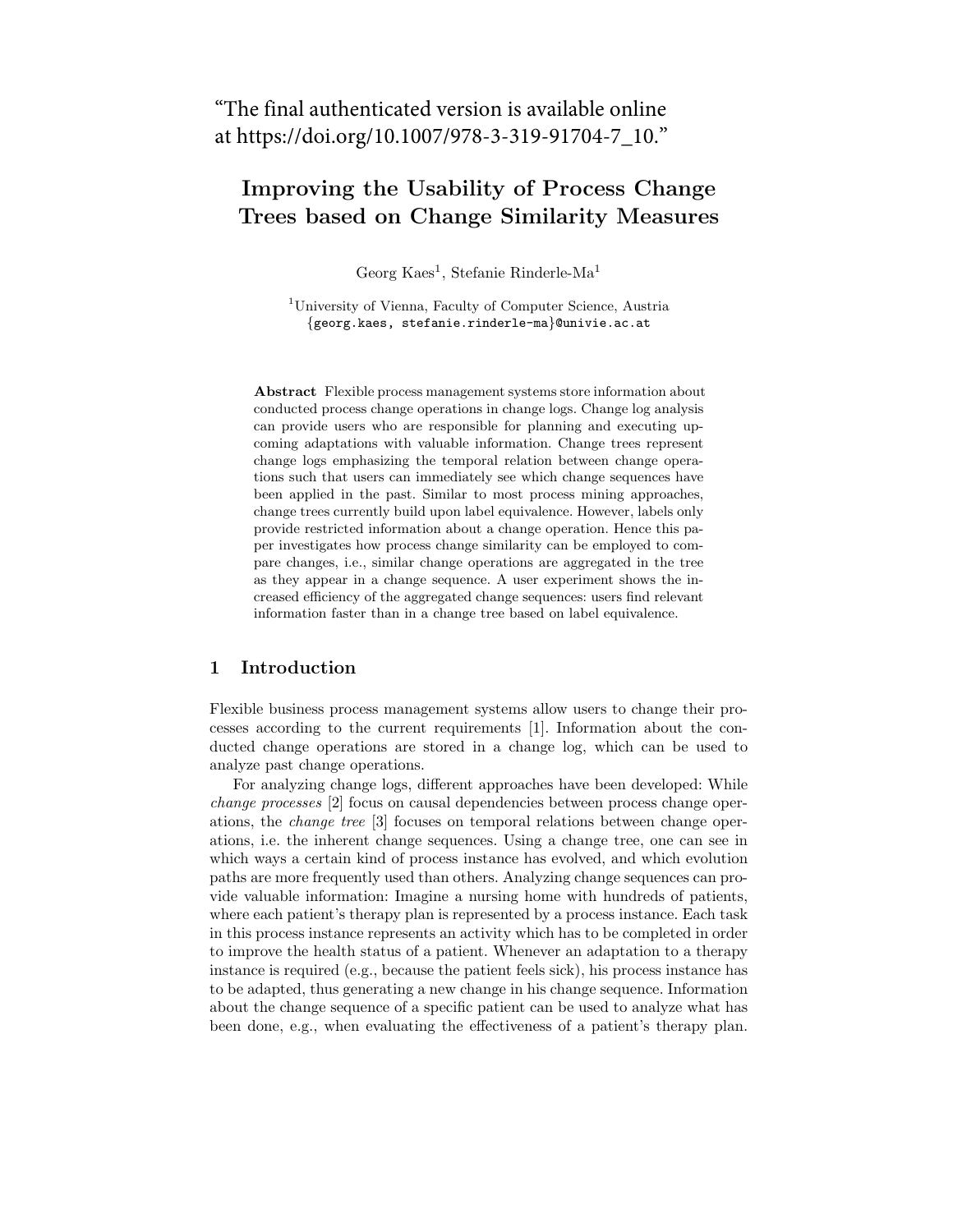Following, it can be analyzed whether the patient's treatment was unique, or similar to other, comparable situations.

Change trees are a data structure based on process change logs which emphasize such change sequences. They are constructed by aggregating equal change operations on the same position of change sequences in a single node, and generating sibling nodes for different change operations. However, change trees compare process change operations based on their label only. If two change operations have the same label, they are considered to be equal. For many situations, such an assumption proves to be too general. Depending on the analysis question at hand, for example, it could be more interesting to compare process change operations based on the required resources, temporal constraints, or other attributes of the change operation. In other words, comparing change operations shall be shifted from label equivalence towards comparing their semantics.

The idea behind is to replace label equivalence with *change similarity mea*sures (cf. [4]). They calculate the similarity of two process change operations from different change perspectives [4], e.g., change attributes or change effects on the adapted process instance. This enables to compare change operations regarding, e.g., the required resources, time constraints, or affected control and data flow.

For example, the Change Resource Similarity (CRS) [4] calculates the similarity of the required resources of two change operations which insert activities into a process instance in an interval between 0 and 1: If two inserted process fragments require e.g. 3 nurses each, CRS returns 1, if they require totally different resources, it returns 0. If a nurse wants to know which resources are usually required for the treatment of a specific disease, she could investigate the change tree where similar change operations regarding CRS are aggregated in one node.

Replacing label equivalence by change similarity measures poses several challenges. If changes are similar, different options for merging them in the resulting change tree become possible. This necessitates theoretical considerations on how a change tree can be built in this case. Moreover, the interpretation of a change tree based on similarity measures is different from one based on label equivalence. Finally, it has to be investigated which benefits arise from employing change similarity instead of label equivalence for change trees. This leads to the following research questions:

- RQ1: How can change sequences be analyzed in a semantic way? Which measures can be used? How do these measures have to be applied to a set of change sequences?
- RQ2: Does the aggregation of change operations in change trees help the user to find relevant information faster than in change trees based on label equivalence?

In this paper, we first analyze how similarity measures for process change operations can be applied to sets of change sequences as they can be found in a change log, thus allowing us to answer different questions about change sequences  $(\rightarrow$  RQ1). This is followed by an evaluation with potential users of the change tree  $(\rightarrow$  RQ2).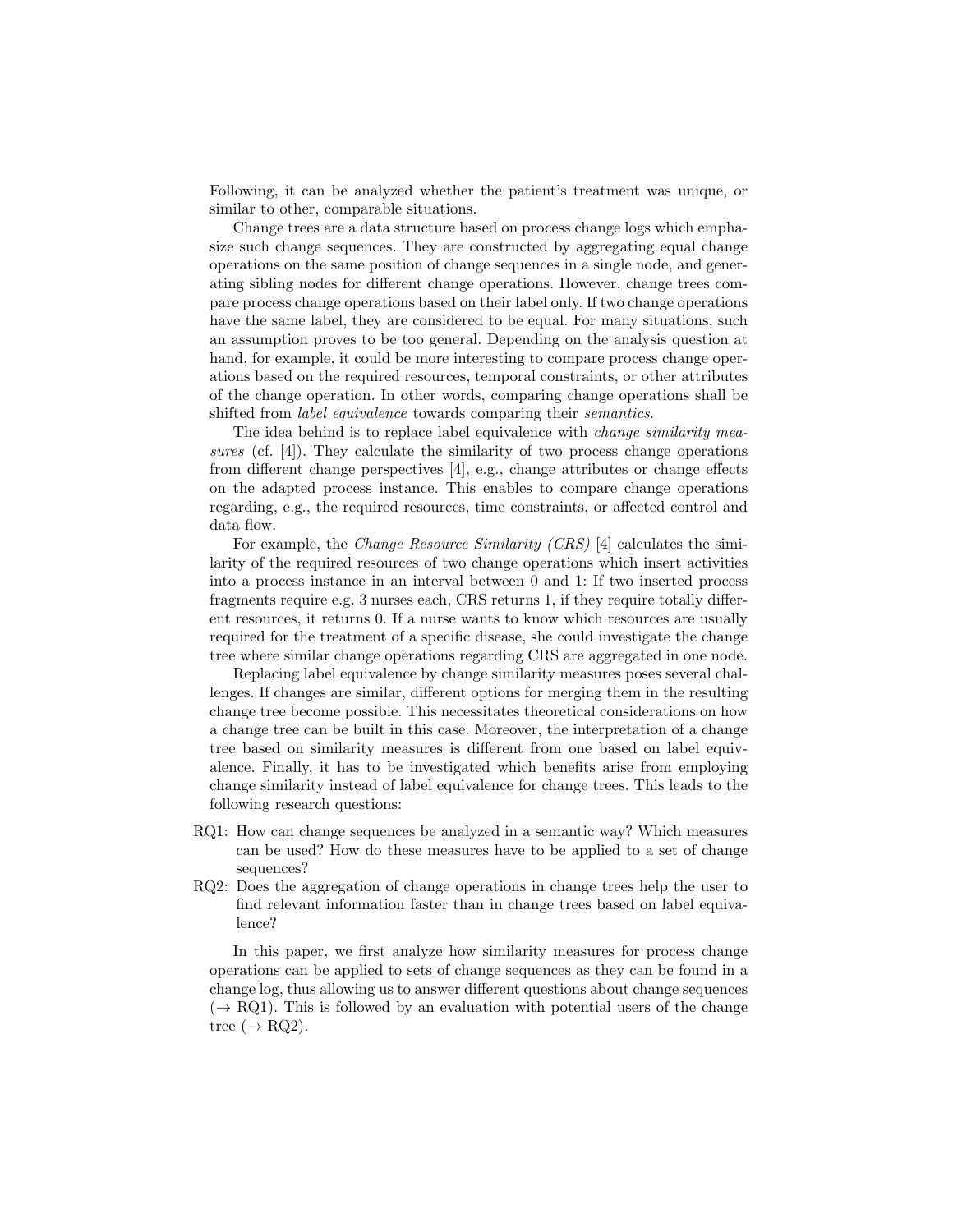This paper is structured as follows: Section 2 introduces the basic notations which are required for the remainder of the paper. This is followed by a general introduction to the application of process change operation similarity to change trees (Section 3). In Section 4, we show how similar and equal change operations can be aggregated. In our evaluation (Section 5) we present an experiment conducted with over 60 users who analyzed change sequences using our approach. The paper concludes with related work (Section 6) and a summary (Section 7).

# 2 Fundamentals

This paper focuses on the control flow aspects of process changes and defines process schema S as  $S := (N,E)$ , where N denotes the set of nodes (activities and gateways), and E denotes the set of control flow edges (c.f. [5]). A change operation  $\Delta$  transforms process schema S into adapted schema S', formally:

Definition 1 (Process Change Operation). A process change operation  $\Delta$ is defined as a tupel  $\Delta := (t, f, p, S)$  where

- $t$  denotes the type of the change operation
- f denotes the process fragment which is used by the change operation.
- p denotes the position of the change operation.
- $S$  denotes the process schema or instance the change operation is applied to.

During runtime changes are applied to a set of process instances I running on a schema S. These changes are stored in a *change log C*. Specifically, for each  $i \in I$ , C stores the temporally ordered set of change operations that have been applied to i. An example of a change log is given in the left pane of Figure 1.

A change tree is a data structure representing change log information and is defined as follows:

**Definition 2** (Change Tree, based on [3]). Let C be a change log and D be the set of all change operations contained in  $\mathcal C$ . Then the change tree T is defined as a rooted multiway tree  $T := (r, V, E)$  with

- 1.  $r := \emptyset$  is the unique root node
- 2.  $V \subseteq \mathcal{D} \times \mathbb{N}_0$  (vertices)
- 3.  $E \subseteq V \times V$  (edges)
- 4.  $\forall$  paths p from root r to node  $v = (\Delta, n) \in V$  with  $n > 0$ : p corresponds to the change traces of n changed process instances in  $\mathcal{C}$ .
- 5. ∀ leaf nodes  $v = (\Delta, n) \in V$ :  $n > 0$

The change tree is constructed from a process change log. The root node represents the unchanged process schema. Each change operation which has been applied on a process instance is represented by a node in the tree. The traces in the change tree from the root nodes to the leaf nodes represent the temporal relationships between the applied change operations: If  $\Delta_1$  has been applied before  $\Delta_2$ , it is closer to the root node.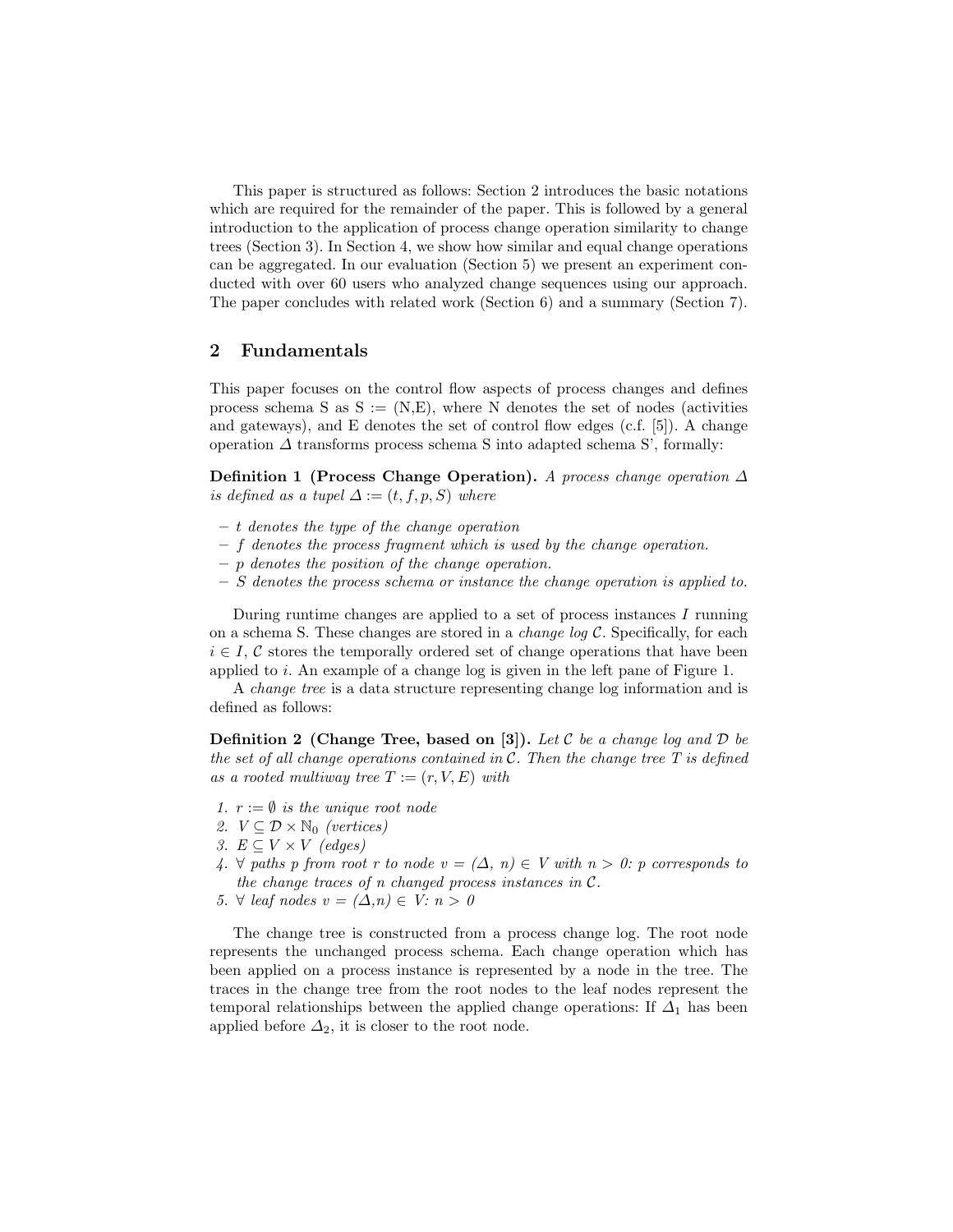Figure 1 shows an example for a change tree based on a process change log that consists of six traces  $t_1, t_2, \ldots, t_6$ . There are only two ways in which the process instances have been adapted in the beginning, i.e.,  $\Delta_1$  and  $\Delta_3$ . Following  $\Delta_1$ , there is one trace where  $\Delta_2$  has been applied, and two traces where  $\Delta_1$  has been applied again. Both traces end at this point. Each node in a change tree contains two values: The first value is the label of the change operation which has been applied at this point in the change traces, the second value represents the number of change sequences which terminate at this change operation. This can be checked by consulting the change log, where indeed two change traces contain two applications of  $\Delta_1$ , and one trace contains  $\Delta_1$  followed only by  $\Delta_2$ .



Figure 1. Change tree representation of an example change log

The structure of the change tree emphasizes multiple features of the change log it is based on: The breadth of the change tree is an indicator for the diversity of the applied process change operations. The broader the change tree, the more diverse the change operations have been. The *height of the change tree* indicates how many change operations have been applied to one or more change traces. The number of change traces in a certain branch in relation to the total number of change traces in the log shows which change operation paths have been used more frequently. The diversity of the change operations which have been applied on a certain level can be seen from the number of sibling nodes.

So far, in a change tree, two (potentially sibling) change operations have only been aggregated in one node they were equivalent regarding their labels; the attributes and effects of the change operations were not considered at all. Using label equivalence has been discussed as a potential limitation in the area of process mining (cf. e.g., [6]). For example, it would be possible that two activities have equal labels, but launch different actions based on the context they are executed in, or that two activities with different labels are actually semantically equivalent (i.e., the launched actions are the same). Hence, for certain analysis questions, using an equivalence notion that refers to the semantics of activities would be useful [7]. The same holds for comparing change operations.

Hence, this work proposes the aggregation of nodes in change trees based on process change similarity instead of using label equivalence. In the following,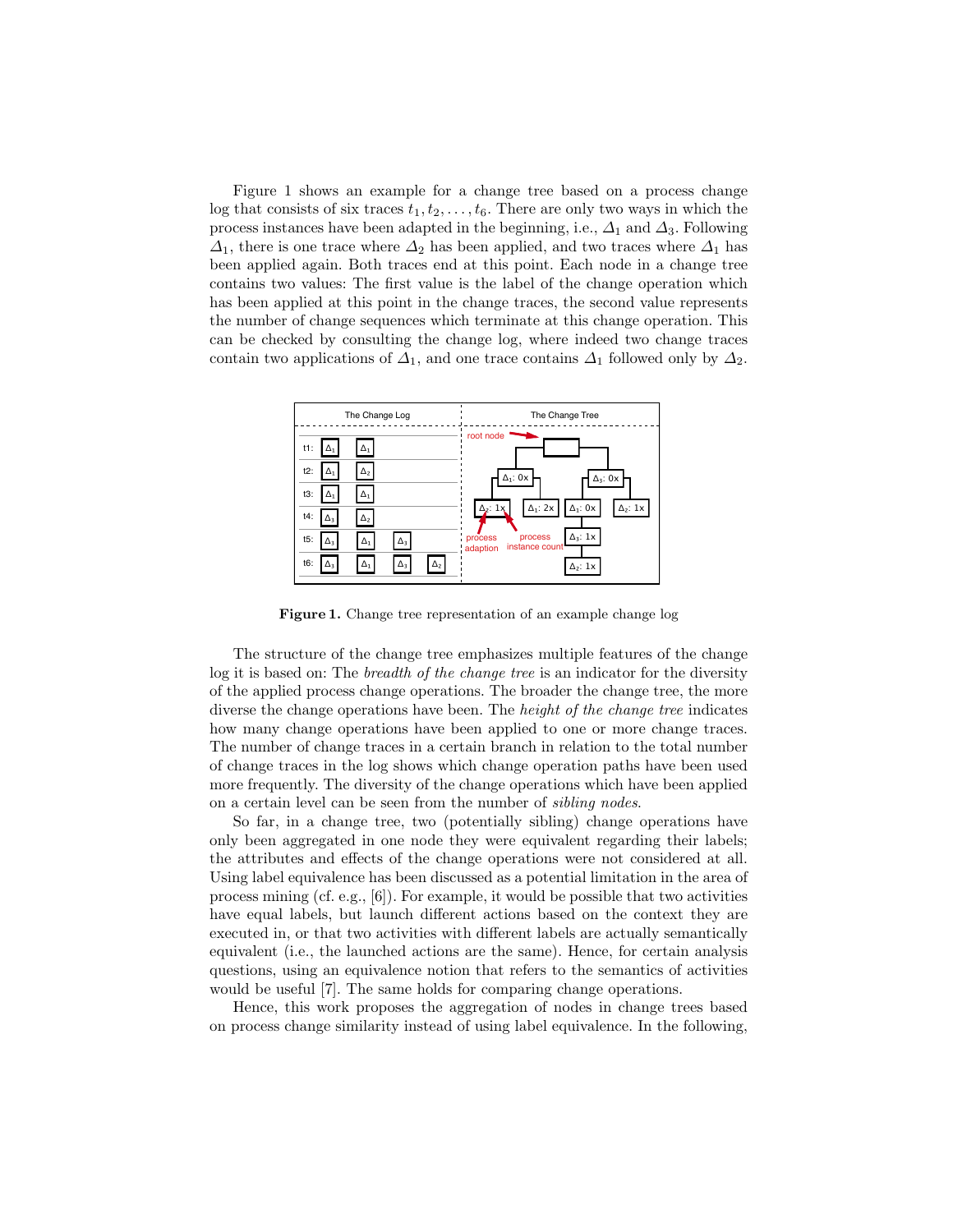we denote the similarity of two change operations  $\Delta_1$  and  $\Delta_2$  as  $sim(\Delta_1, \Delta_2) \in$ [l, 1]. For some similarity measures,  $l = 0$  holds, for others  $l = -1$  is defined. Which similarity measure is of interest, depends on the question at hand. When resources required to complete activities are sparse (e.g., nurses in the nursing domain, or professionals in the production domain), a resource-based view on the change log might be of interest. Using such a resource-based view, one can see more easily which resources have been required, and based on this information, it might be possible to optimize future process adaptations. For such a situation, the Change Resource Similarity (CRS) [4] can be used: It compares the resources used by the fragments of two change operations  $\Delta_1$  and  $\Delta_2$ , which are inserted into or deleted from a process schema. If the resources are exactly the same, and both change operations insert or delete, it returns 1. If the resources are exactly the same, but one change operation inserts, and the other deletes, it returns -1. If the required resources are different, it returns a value between (-)1 and 0. Contrary, the attribute based similarity measure  $sim_{attr}(\Delta_1, \Delta_2)$  returns a value in the range of  $[0, 1]$  [4]. It is calculated by defining the similarity for each attribute of the two process change operations (fragments, positions, operation types and schemas), and weighing the results. Using weights enables to prefer certain attributes when comparing the change operations. Attributes can be even ignored by assigning a weight of 0 to them.

Definition 3 (Process Change Operation Similarity Measure). Let  $\Delta_1$ and  $\Delta_2$  be two change operations as defined in Definition 1. Further, let  $l \in \mathbb{R}$ , l < 1. Then, the similarity measure is defined as  $sim(\Delta_1, \Delta_2) \in [l, 1]$ .

Which process change operation similarity measure is used highly depends on the analysis question: If resources are of interest, a resource-based similarity metric such as CRS may be useful; if control-flow related features are of interest, a more attribute-based measure might be favorable. However, the approach presented in this paper abstracts from the implementation of concrete similarity measures. Thus, any measure which calculates a similarity  $sim(\Delta_1, \Delta_2) \in [l, 1]$ can be used as a basis for creating the aggregated change tree.

### 3 Applying Similarity Measures to Change Logs

To discriminate between traditional change trees (based on label equivalence) and the change trees based on similarity measures as presented in this paper, we will refer to the latter by the term *aggregated change tree*. The term stems from the fact that multiple similar change operations will be aggregated in a single node. Figure 2 depicts an example of a change log, a change tree and an aggregated change tree. The middle pane shows a change tree according to Definition 2 based on the change log in the left pane: It consists of two levels, where the first level contains the four change operations  $\Delta_1$ ,  $\Delta_2$ ,  $\Delta_3$  and  $\Delta_4$ . The change traces  $t_2$  and  $t_3$  additionally contain a second change operation,  $\Delta_1$ . The right pane depicts the aggregated change tree. In the following sections, we will discuss how this aggregated change tree is created.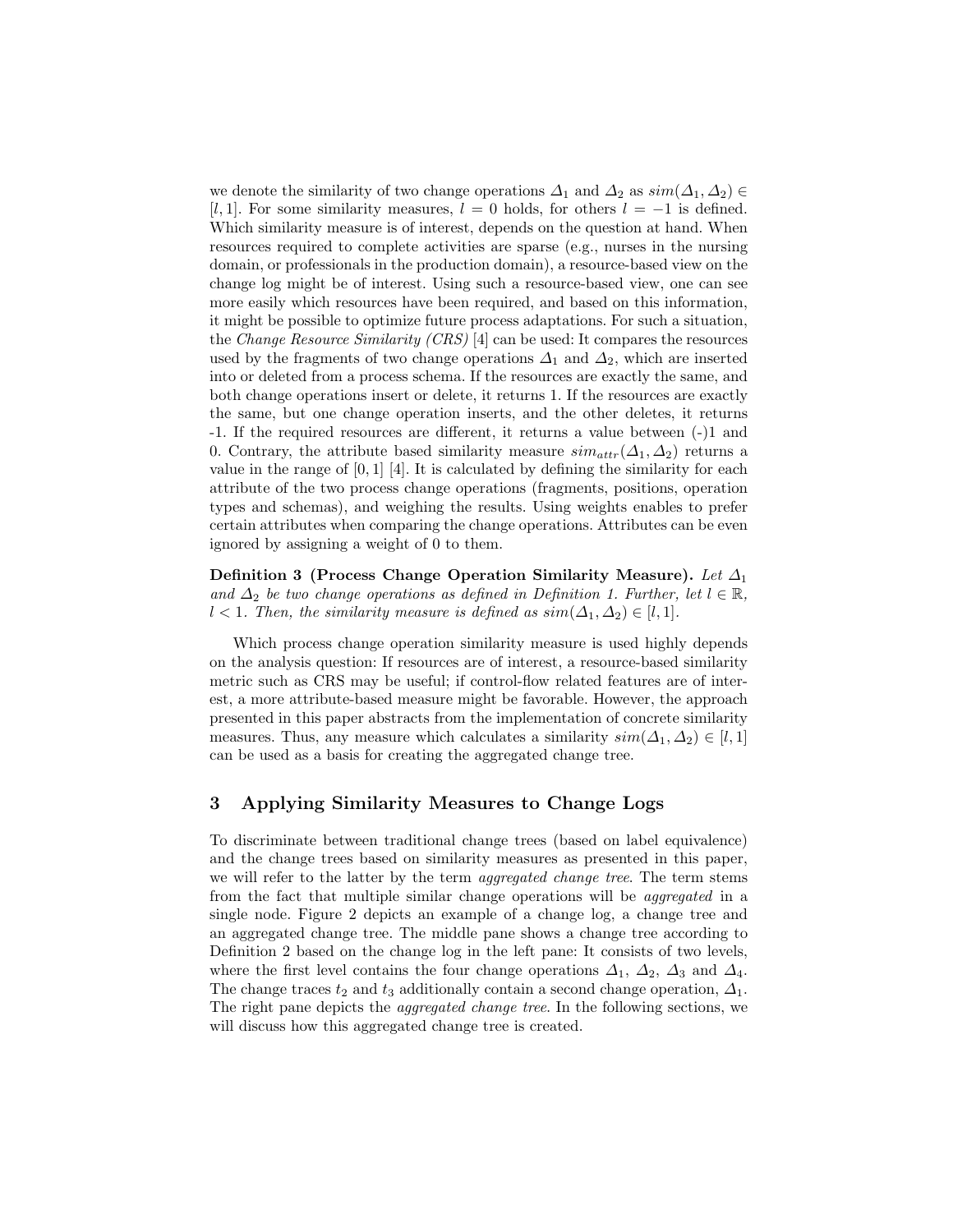| Change Log                                                                                                              | Change Tree                                                                                                    | Aggregated Change Tree                                                                             |  |  |  |
|-------------------------------------------------------------------------------------------------------------------------|----------------------------------------------------------------------------------------------------------------|----------------------------------------------------------------------------------------------------|--|--|--|
| t.:<br>$\mathbf{A}$<br>$t_{2}$ :<br>$\Delta_1$<br>$\Delta_{2}$<br>Δ,<br>$t_{3}$ :<br>$\Delta_1$<br>Δ.<br>$t_{\alpha}$ : | $\Delta_3$ : 0x<br>$\Delta_2$ : 0x<br>$\Delta_4$ : 1x<br>$\Delta_1$ : 1x<br>$\Delta_1$ : 1x<br>$\Delta_1$ : 1x | $\Delta_3, \Delta_4$ :<br>$\Delta_1, \Delta_2$ :<br>1x<br>1x<br>$\Delta_1$ : 1x<br>$\Delta_1$ : 1x |  |  |  |

Figure 2. Basic Example

To preserve the change sequences of a change log, which are represented in a change tree, only change operations are considered for aggregation which would be on the same level of the change tree. While it would be possible to aggregate change operations in an aggregated change tree vertically (by aggregating change operations which happened consecutively), the horizontal aggregation as presented in this paper preserves the basic properties of the change tree: As the change tree, the aggregated change tree should, when read from the root to the leafs, represent the set of change sequences from a process log. If consecutive change operations would be aggregated as well, this property would be lost.

The only difference between the aggregated change tree lies within the structure of the nodes. Instead of a node V containing a single change operation (as defined in Definition 2), V now contains a set of similar change operations:

**Definition 4 (Aggregated Change Tree).** Let  $D$  be a set of change operations as defined in Definition 2. An aggregated change tree  $ACT := (r, V, E)$  is a change tree  $T := (r, V, E)$  where  $V \subseteq 2^D \times \mathbb{N}_0$ .

There are two border cases for the number of nodes present in the aggregated change tree (ACT) compared to the change tree: Due to the horizontal aggregation, the minimum number of nodes equals the depth of the original change tree, since the ACT contains only one node for each level of the change tree. If however no nodes can be aggregated, the ACT contains exactly as many nodes as the change tree.

In order to decide whether two change operations  $\Delta_1$  and  $\Delta_2$  should be aggregated in a single node, a similarity threshold value  $\tau \in [l, 1]$  is specified where l corresponds to the lower bound of the similarity measure of interest. If the similarity measure  $sim(\Delta_1, \Delta_2) \geq \tau$ ,  $\Delta_1$  and  $\Delta_2$  are aggregated in a single node; else, two separate nodes are created. In the next section, we will present two approaches for generating aggregated change trees based on a similarity measure, a threshold  $\tau$ , and a change log.

## 4 Generating the Aggregated Change Tree

Depending on the chosen similarity threshold  $\tau$ , the aggregated change tree can be created in different ways. Section 4.1 presents the algorithms for  $\tau < 1.0$  and Section 4.2 follows up with an illustration for  $\tau = 1.0$ .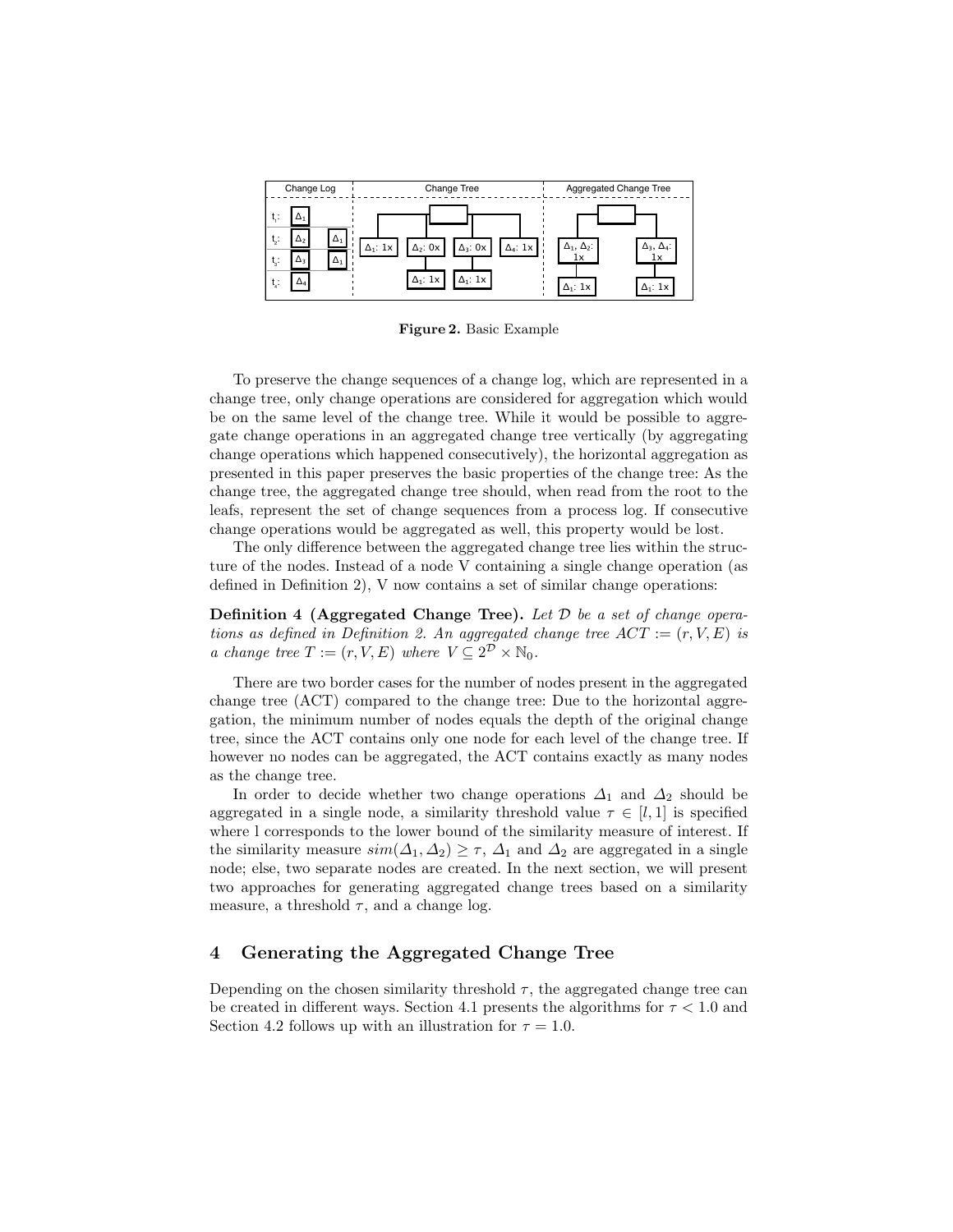#### 4.1 Aggregation for Similar Process Change Operations

When aggregating similar change operations in one node, the similarity threshold  $\tau$  has to be reached for all similarity measures between the change operations in the aggregation node. Figure 3 shows an example of such an aggregation: In pane 1, a change log is depicted which contains three change traces consisting of the process change operations  $\Delta_1$ ,  $\Delta_2$  and  $\Delta_3$ . Pane 2 shows the similarity of the three change operations:  $sim(\Delta_1, \Delta_2) = 0.75$ ,  $sim(\Delta_2, \Delta_3) = 0.8$  and  $sim(\Delta_1, \Delta_2)$  $\Delta_3$ ) = 0.6. Pane 5 shows the change tree which would be generated based on label equivalence (c.f. [3]). Depending on the chosen similarity threshold  $\tau$ , different change operations can be aggregated in one node: If  $\tau = 0.6$ , all three change operations can be aggregated in one node (c.f. aggregated change tree depicted in pane 6). If  $\tau = 0.7$ , only change operations  $\Delta_1$  and  $\Delta_2$ , or change operations  $\Delta_2$  and  $\Delta_3$  can be aggregated in one node, but not  $\Delta_1$ ,  $\Delta_2$  and  $\Delta_3$ , since the similarity between  $\Delta_1$  and  $\Delta_3$  is below  $\tau$ . The similarity measure is not transitive. Thus, for  $\tau = 0.7$ , two aggregated change trees are possible (c.f. panes 7 and 8). These two change trees are the results of two different aggregation strategies, which are explained at the end of this section.



Figure 3. Transitivity Example

The similarity measures between all change operations which can be aggregated in one node need to be above the threshold  $\tau$ . In order to find the subset of change operations for which this condition holds, we introduce the change similarity graph. (c.f. Definition 5).

**Definition 5 (Change Similarity Graph).** Let  $\mathcal{D}$  be a set of change operations,  $sim(\Delta_i, \Delta_j)$  be a similarity measure, and  $\tau$  the similarity threshold. The Change Similarity Graph  $\Gamma := (\mathcal{D}, E)$  is an undirected graph where  $E \subseteq \mathcal{D} \times \mathcal{D}$ denotes the set of edges. There exists an edge between change operations  $\Delta_i$ ,  $\Delta_j \in \mathcal{D}$ , iff  $sim(\Delta_i, \Delta_j) \geq \tau$ .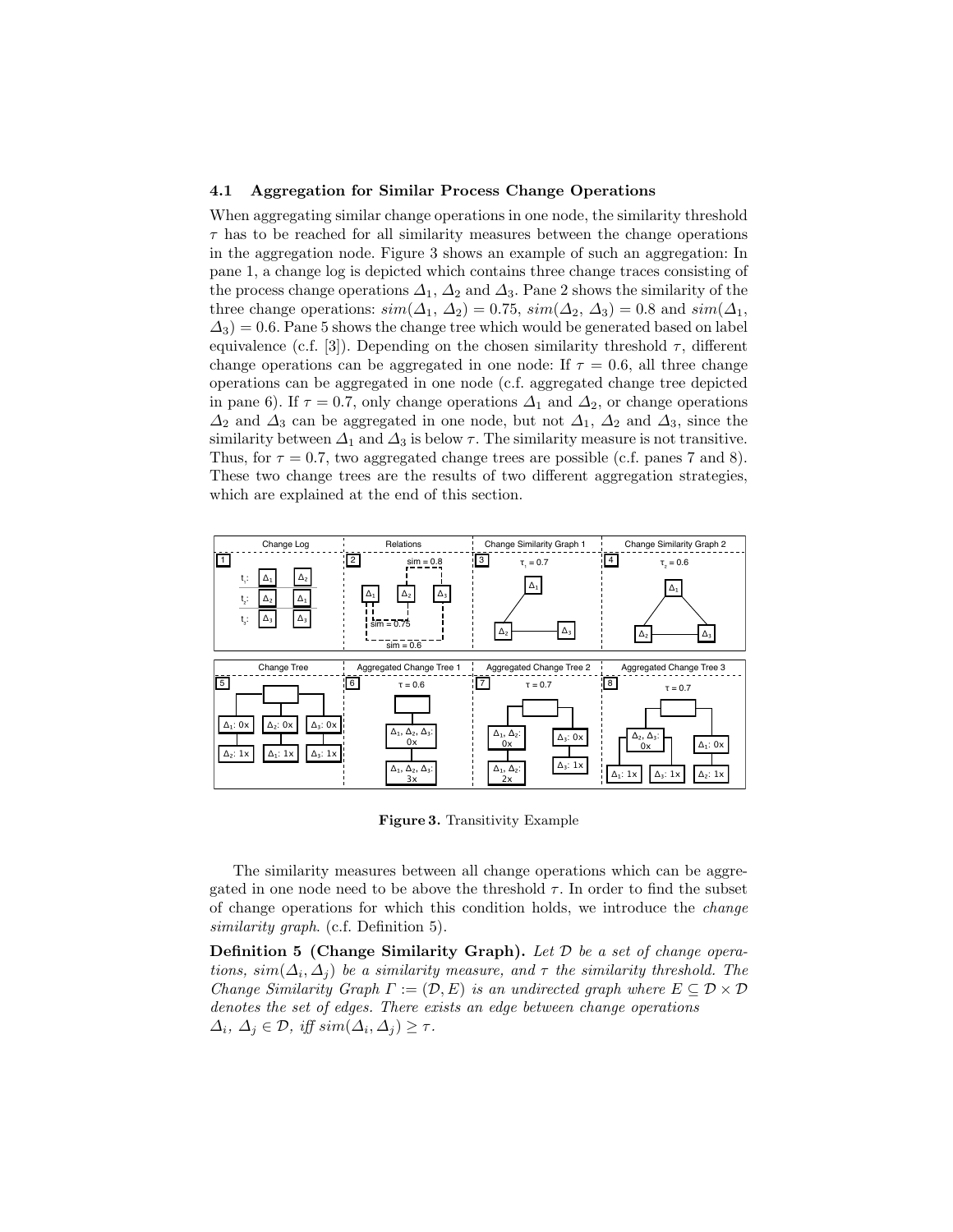Pane 3 and 4 of Figure 3 show the similarity graphs for two thresholds  $\tau_1$  = 0.7 and  $\tau_2 = 0.6$  for the process change operations  $\Delta_1$ ,  $\Delta_2$  and  $\Delta_3$  from the example given above. In the similarity graph for  $\tau_1 = 0.7$ , there exist only edges between change operations  $\Delta_1$  and  $\Delta_2$ , and between  $\Delta_2$  and  $\Delta_3$ . There is no edge between  $\Delta_1$  and  $\Delta_3$ , since its value lies below the threshold at 0.6.



Figure 4. Set of maximal cliques in a change similarity graph

Using the similarity graph as a basis, the problem of finding the subset of change operations where the similarity of all change operations exceeds the threshold  $\tau$  can be seen as the problem of finding all maximal cliques in the graph. A maximal clique in an undirected graph is a maximal complete subgraph [8], that is a set of nodes and edges from that graph, where there exists an edge between each node. Using a set of cliques as a basis, one could aggregate all change operations which are in the same clique, since the similarity of those change operations exceeds  $\tau$ .

The graph depicted in the third pane of Figure 3 ( $\tau = 0.7$ ), contains two cliques: One contains change operations  $\Delta_1$  and  $\Delta_2$ , the other contains change operations  $\Delta_2$  and  $\Delta_3$ . In the graph in the fourth pane ( $\tau = 0.6$ ), there exists one clique which contains all three change operations. The Bron-Kerbosch algorithm [8] takes an undirected graph such as the change similarity graph as input, and returns all maximal cliques of this graph. Figure 4 shows an example for a set of maximal cliques in a change similarity graph. Pane 1 shows the similarity graph which contains four different process change operations. By applying the Bron-Kerbosch algorithm [8], two maximal cliques (depicted in panes 2 and 3) are generated. Obviously,  $\Delta_2$  and  $\Delta_3$  appear in more than one clique. If both cliques were used directly to generate the nodes of the aggregated change tree,  $\Delta_2$  and  $\Delta_3$  would appear in more than one node.

Following, the similarity graph has to be split up into a *unique clique set*, containing several cliques where each node is present in exactly one clique. This can be done in a straightforward fashion: We start with a similarity graph  $\mathcal G$ and an empty unique clique set  $\mathcal{U}$ . In the first step, the cliques of  $\mathcal{G}$  are created, all nodes contained in the biggest maximal clique in  $\mathcal G$  are removed from the graph, and this biggest maximal clique is added to  $U$ . This step is now repeated with the remaining nodes of the graph, until no nodes are left in the graph. If there exist multiple biggest maximal clique sets, multiple solutions are possible, as seen in the following example:

Applying this procedure to the example given in Figure 4 yields the following results: We start with an empty unique clique set  $\mathcal{U} = \emptyset$ . If we start with the first maximal clique  $\{\Delta_1, \Delta_2, \Delta_3\}$  (depicted in pane 2) this clique is added to  $\mathcal{U}$ ,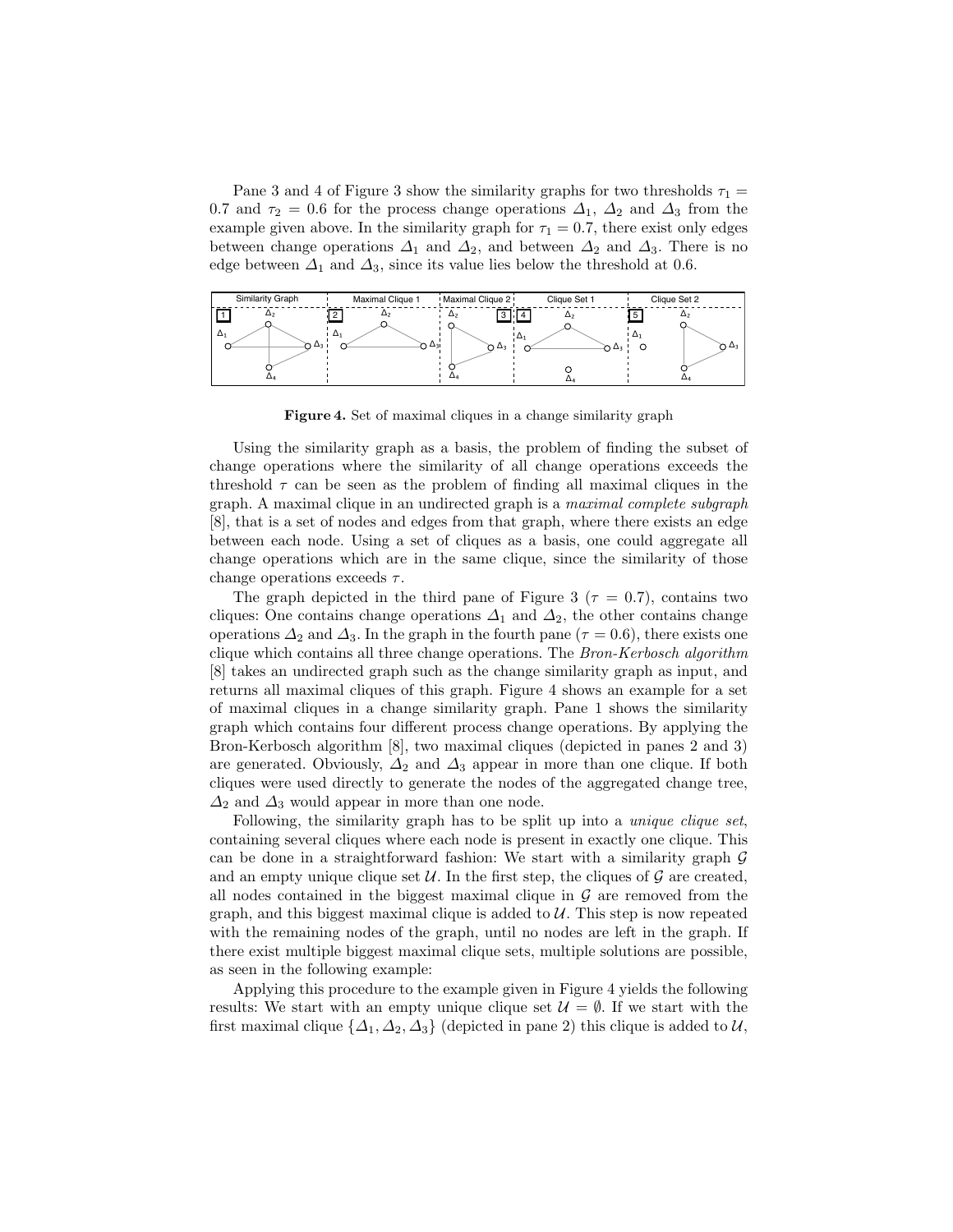and these nodes are removed from the similarity graph. Following, the similarity graph now only contains  $\{\Delta_4\}$ , which is the last maximal clique left in the graph; thus, it is added to  $U$ , resulting in the unique clique set depicted in pane 4. If we start with the second maximal clique set  $\{\Delta_2, \Delta_3, \Delta_4\}$  (depicted in pane 3),  ${\{\Delta_1\}}$  would be the second clique, and we would end up with the unique clique set depicted in pane 5. Thus, two unique clique sets are created.

These two unique clique sets can now be used to generate the change tree nodes. Depending on the which set is chosen, either  $\Delta_1, \Delta_2$  and  $\Delta_3$  are aggregated in one node, and  $\Delta_4$  is in the other node, or  $\Delta_2$ ,  $\Delta_3$  and  $\Delta_4$  are aggregated in a node, and  $\Delta_1$  is in its own node. Two distinct features can be used as a basis for deciding which process change operation should be aggregated in a node: (a) the most similar change operations should be aggregated or (b) the number of nodes in the tree should be minimized.

Figure 5 shows a change log with four change operations  $\Delta_1$  to  $\Delta_4$ . Pane 2 depicts the similarity relations between them. In the remainder of this section, this example will be used to explain the different aggregation strategies.

Aggregating the most similar change operations Algorithm 1 shows the strategy which can be used to aggregate the most similar change operations on one level into an aggregated change tree node. It is based on the creation for change trees as defined in [3] and starts with the first level of change operations in the log, containing  $\Delta_1$  to  $\Delta_4$  (c.f. example from Figure 5).



Figure 5. Example Change Tree for different strategies

First, the unique clique sets are created. For a  $\tau = 0.3$ , two unique clique sets are created:  $\{\{\Delta_1\}, \{\Delta_2, \Delta_3\}, \{\Delta_4\}\}\$  and  $\{\{\Delta_1, \Delta_2\}, \{\Delta_3, \Delta_4\}\}\$ . The optimal clique set is defined as the unique clique set where the overall similarity of the contained nodes is maximal. This is calculated and compared to the similarity of other unique clique sets in the function get-optimal-cliqueset. Initially, it iterates over a set of unique clique sets. For each unique clique set, if a clique contains more than one  $\Delta$ , the similarity of all change operations in this clique is calculated, and its sum is divided by the number of total nodes in the clique. For the first clique set containing 3 cliques, the similarity of  $\Delta_2$  and  $\Delta_3$  is 1.0, which results in an overall similarity of  $\frac{1}{3}$ . For the second unique clique set containing 2 cliques, the similarity is 0.3 for both cliques, thus, the resulting similarity is also 0.3. Since  $\frac{1}{3} > 0.3$ , the first clique set  $\{\{\Delta_1\}, \{\Delta_2, \Delta_3\}, \{\Delta_4\}\}\$ is chosen. Based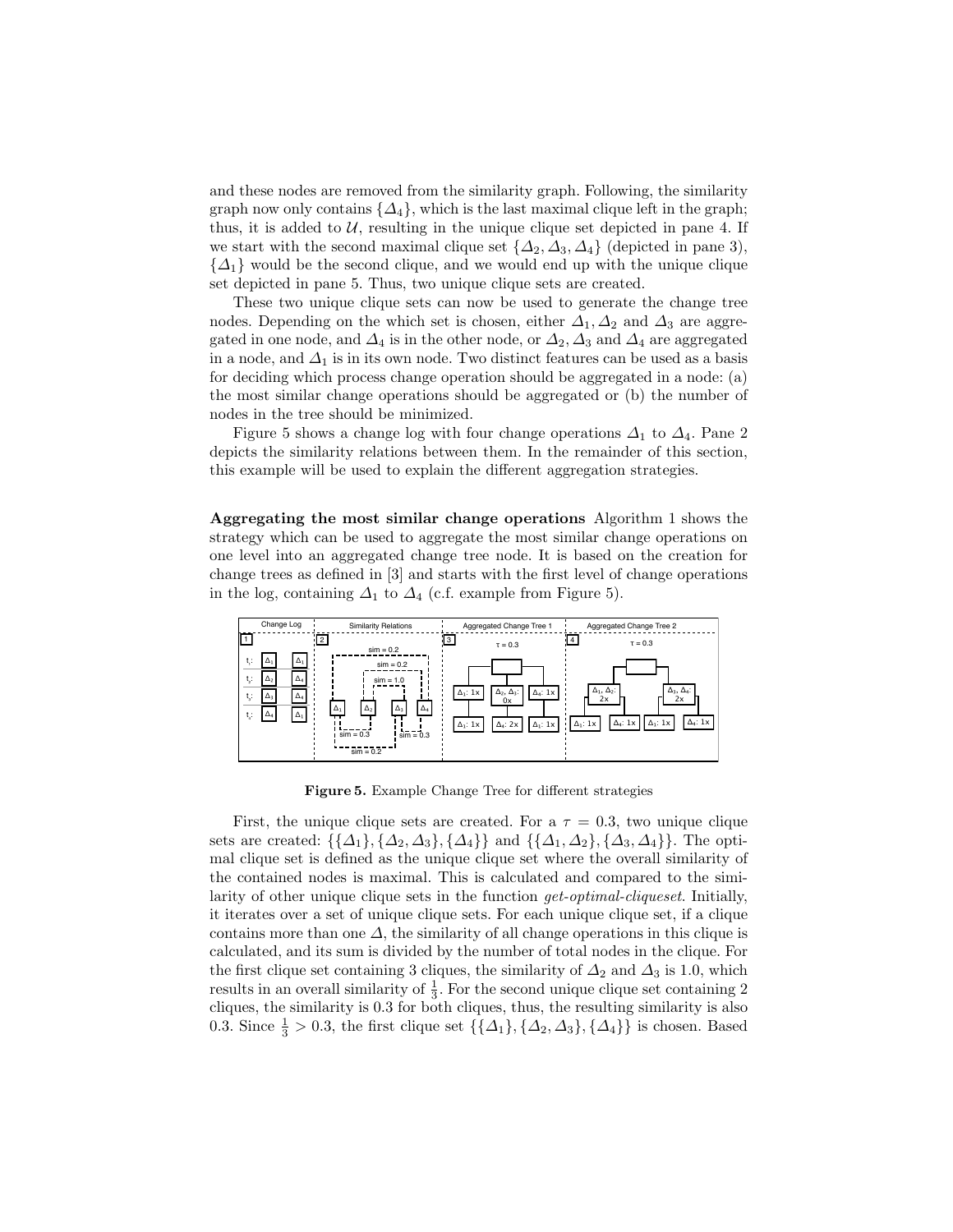on this clique set, for each clique, a node is created and the traces are added for creating the child nodes with the change operations in the next recursive iterations. For each change operation in the clique, the corresponding change trace is checked: If the change operation is the last change operation of this trace, the node's counter is incremented; else, the trace is added to the traces, which will be considered in the next recursive call. Thus, all relevant traces and change operations will be considered for the child level. The resulting aggregated change tree is presented in pane 3 of Figure 5.

Algorithm 1: Aggregating the most similar change operations

|    | Input:                                                                                |  |  |  |  |  |  |  |  |
|----|---------------------------------------------------------------------------------------|--|--|--|--|--|--|--|--|
|    | $-$ Change log $\mathcal C$                                                           |  |  |  |  |  |  |  |  |
|    | - Similarity measure $sim(\Delta_1, \Delta_2)$                                        |  |  |  |  |  |  |  |  |
|    | - change similarity graph $\Gamma := (\mathcal{D}, E)$                                |  |  |  |  |  |  |  |  |
|    |                                                                                       |  |  |  |  |  |  |  |  |
|    | <b>Output:</b> Aggregated Change Tree ACT                                             |  |  |  |  |  |  |  |  |
|    | <b>1 Begin</b> root = create-node(null,null);                                         |  |  |  |  |  |  |  |  |
|    | <b>2</b> create-children(root, C, 0); return $\mathcal{ACT}$                          |  |  |  |  |  |  |  |  |
| 3  | function create-children(parent, traces, position)                                    |  |  |  |  |  |  |  |  |
| Δ  | $\mu$ nodes = $\emptyset$ , deltas = $\emptyset$ , cliquesets = $\emptyset$           |  |  |  |  |  |  |  |  |
| 5  | foreach $trace \in traces$ do                                                         |  |  |  |  |  |  |  |  |
| 6  | $\lfloor$ deltas = deltas $\cup$ {trace.get-change operation (position)}              |  |  |  |  |  |  |  |  |
| 7  | generate-cliqueset $(\mathcal{D}, \emptyset, cliquesets)$                             |  |  |  |  |  |  |  |  |
| 8  | //variable cliquesets now holds the set of clique sets                                |  |  |  |  |  |  |  |  |
| 9  | $optimal-cliqueset = get-optimal-cliqueset(cliquesets)$                               |  |  |  |  |  |  |  |  |
| 10 | $// variable optimal-clique set now holds the optimal clique set$                     |  |  |  |  |  |  |  |  |
| 11 | foreach clique $\in$ optimal-cliqueset do                                             |  |  |  |  |  |  |  |  |
| 12 | $// \textit{creates a new node containing the change operations and links it to the}$ |  |  |  |  |  |  |  |  |
| 13 | parent node                                                                           |  |  |  |  |  |  |  |  |
| 14 | $node = create-node(clique.change operations, parent)$                                |  |  |  |  |  |  |  |  |
| 15 | $nodes = nodes \cup \{node\}$<br>foreach $delta \in clique$ do                        |  |  |  |  |  |  |  |  |
| 16 | //get-trace-of(delta) finds the trace this change operation is contained in           |  |  |  |  |  |  |  |  |
| 17 | $trace = get\text{-}trace\text{-}of(delta)$                                           |  |  |  |  |  |  |  |  |
| 18 | if trace.get-changeoperation(position+1)==null then                                   |  |  |  |  |  |  |  |  |
| 19 | $node.count++$                                                                        |  |  |  |  |  |  |  |  |
|    |                                                                                       |  |  |  |  |  |  |  |  |
| 20 | else                                                                                  |  |  |  |  |  |  |  |  |
| 21 | $node.nexttraces = node.nextraces \cup \{trace\}$                                     |  |  |  |  |  |  |  |  |
|    |                                                                                       |  |  |  |  |  |  |  |  |
| 22 | foreach node in nodes do                                                              |  |  |  |  |  |  |  |  |
| 23 | $create\text{-children}(\text{node}.\text{node}.\text{nexttraces},\text{position}+1)$ |  |  |  |  |  |  |  |  |
|    |                                                                                       |  |  |  |  |  |  |  |  |
| 24 | function get-optimal-cliqueset (cliquesets)                                           |  |  |  |  |  |  |  |  |
| 25 | highest-sim = 0, optimal-set = $\emptyset$                                            |  |  |  |  |  |  |  |  |
| 26 | foreach <i>cliqueset</i> $\in$ <i>cliquesets</i> do                                   |  |  |  |  |  |  |  |  |
| 27 | $\sin = 0$                                                                            |  |  |  |  |  |  |  |  |
| 28 | foreach $clique \in cliqueset$ do                                                     |  |  |  |  |  |  |  |  |
| 29 | if $ clique  > 1$ then                                                                |  |  |  |  |  |  |  |  |
| 30 | // calculate similarity in clique                                                     |  |  |  |  |  |  |  |  |
| 31 | $\text{sim} = \frac{\sum_{i,j \in clique, i \neq j} sim(i,j)}{ clique }$              |  |  |  |  |  |  |  |  |
|    |                                                                                       |  |  |  |  |  |  |  |  |
| 32 | if <i>optimal-set</i> == $\emptyset \vee sim$ > <i>highest-sim</i> then               |  |  |  |  |  |  |  |  |
| 33 | highest-sim $=$ sim, optimal-set $=$ cliqueset                                        |  |  |  |  |  |  |  |  |
|    |                                                                                       |  |  |  |  |  |  |  |  |
|    |                                                                                       |  |  |  |  |  |  |  |  |

Minimizing the number of nodes The second strategy minimizes the number of nodes in each level of the aggregated change tree. Algorithm 2 shows this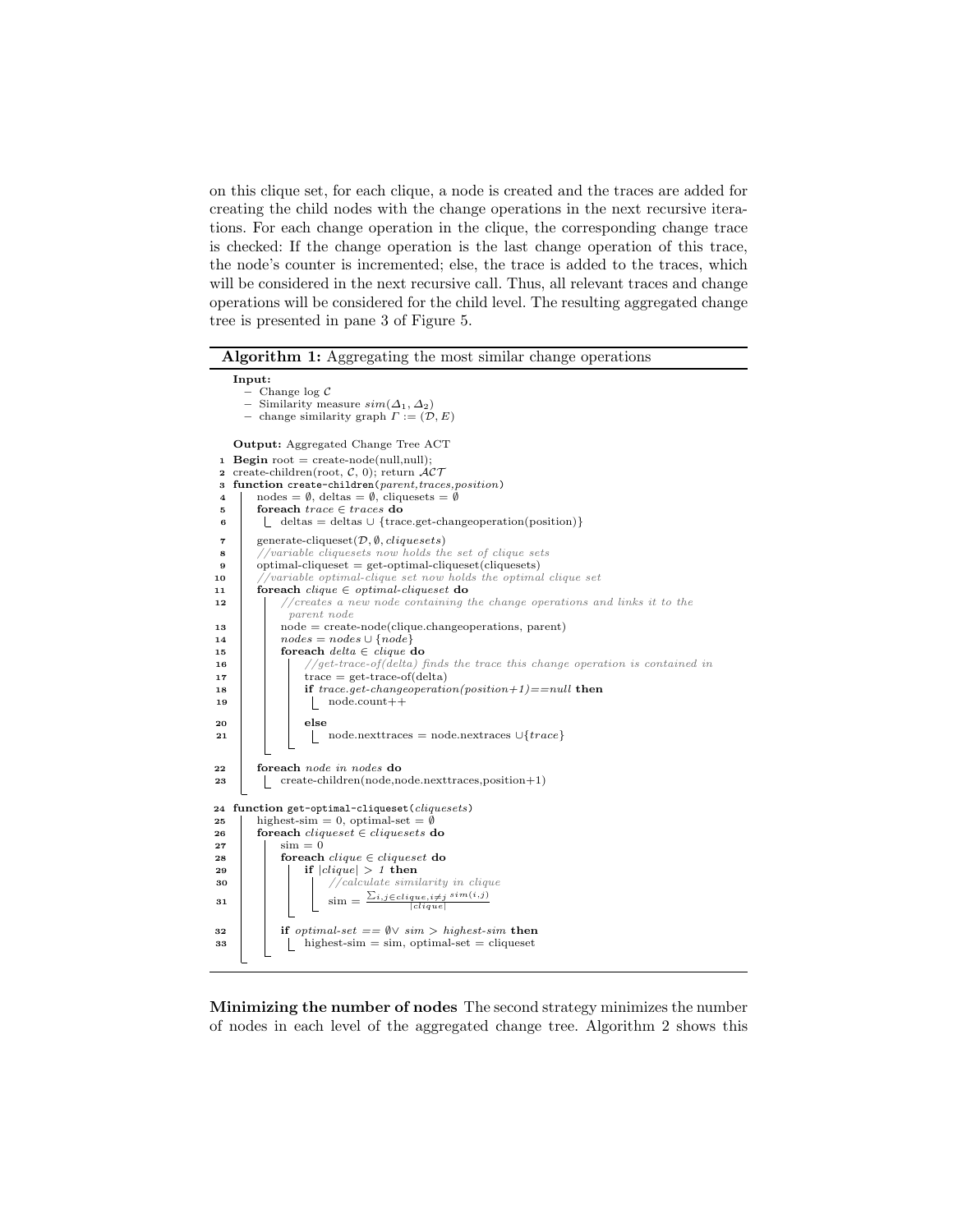strategy. It replaces the function *get-optimal-cliqueset* with a different algorithm which prefers the unique clique set with the minimum number of cliques. Since each clique is represented by a node in the aggregated change tree, this results in the lowest number of nodes per level. For the first call of the function in the example given in Figure 5, this would return the clique set  $\{\{\Delta_1, \Delta_2\}, \{\Delta_3, \Delta_4\}\}\,$ thus resulting in the aggregated change tree depicted in pane 4.

| <b>Algorithm 2:</b> Generating the minimum amount of nodes per level |  |  |  |  |  |  |  |  |
|----------------------------------------------------------------------|--|--|--|--|--|--|--|--|
|----------------------------------------------------------------------|--|--|--|--|--|--|--|--|

| 1 function get-optimal-cliqueset (cliquesets) |                                                                                 |  |  |  |  |
|-----------------------------------------------|---------------------------------------------------------------------------------|--|--|--|--|
| $\mathbf{2}$                                  | min-count = 0, optimal-set = $\emptyset$                                        |  |  |  |  |
| 3                                             | for each <i>cliqueset</i> $\in$ <i>cliquesets</i> do                            |  |  |  |  |
| 4                                             | if <i>optimal-set</i> == $\emptyset \vee min\text{-}count$ < $ cliqueset $ then |  |  |  |  |
| 5                                             | $\text{min-count} =  cliqueset $ , optimal-set = cliqueset                      |  |  |  |  |
|                                               |                                                                                 |  |  |  |  |

Discussion: We have presented two strategies for aggregating similar change operations in change tree nodes. Which one should be used highly depends on the structure of the change log: For most situations, aggregating the most similar change operations in one node seems logical. In the nursing home, for example, one could aggregate the most similar therapy adaptations in a single change tree node. If however the resulting number of nodes would become very large due to the structure of the change log, minimizing the number of change tree nodes instead can enhance the tree's readability, thus simplifying further analysis of the change log.

#### 4.2 Aggregation for Equal Process Change Operations

For the aggregation of equal change operations ( $\tau = 1.0$ ), no change similarity graph is required, since the equality relation is transitive  $(\text{sim}(\Delta_1, \Delta_2) = 1.0$  $\wedge \sin(\Delta_2, \Delta_3) = 1.0 \implies \sin(\Delta_1, \Delta_3) = 1.0$ . The example we use to explain the aggregation of equal change operations is based on the change log as presented in Figure 2<sup>1</sup> . While the middle pane shows the change tree based on label equivalence as defined in [3], the right pane shows the resulting aggregated change tree. Assume that  $sim(\Delta_1, \Delta_2) = 1.0$ ,  $sim(\Delta_3, \Delta_4) = 1.0$ , and all other similarities  $< 1.0$ . The aggregated change tree is created as follows: First, an empty root node with no label and no parent is created. Next, each "column" in the change log is iterated over: The first column contains change operations  $\Delta_1, \Delta_2, \Delta_3$  and  $\Delta_4$ . The second column contains  $\Delta_1$  (following  $\Delta_2$  respectively  $\Delta_3$ ). For the first column, the similarities between all change operations are checked: If  $sim(\Delta_i, \Delta_j) = 1.0$ , the change operations are aggregated in one node - if not, they are split up in two nodes. In this example  $sim(\Delta_1, \Delta_2) = 1.0$  and  $sim(\Delta_3, \Delta_4) = 1.0$ . All other similarities are smaller than 1. The same is done for the second column. Note that the  $\Delta_1$  of the second column cannot be aggregated in one node, since they have distinct parent nodes (one containing  $\Delta_1, \Delta_2$ ,

<sup>&</sup>lt;sup>1</sup> The full version of the algorithm can be found on our project homepage https://cs.univie.ac.at/project/APES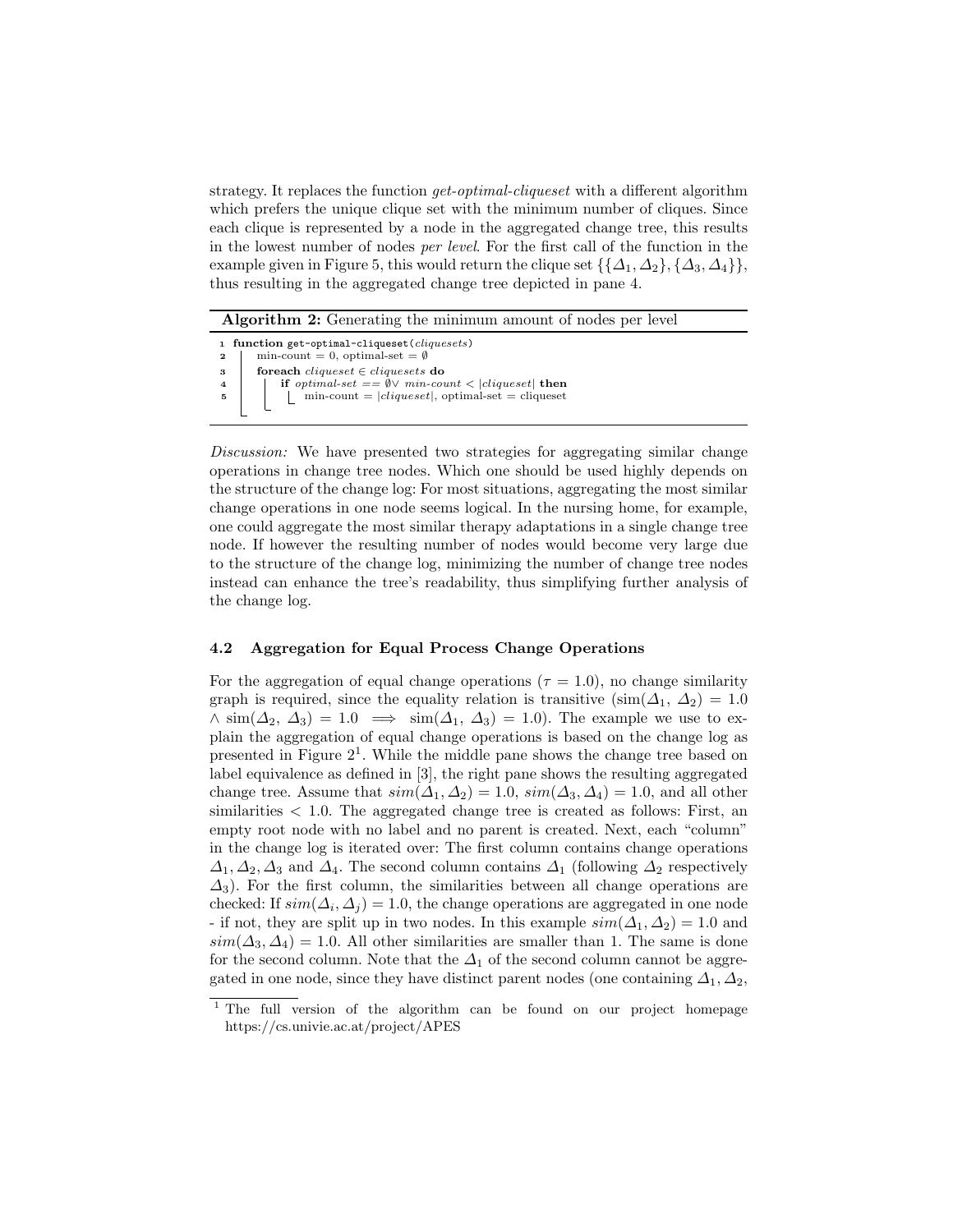and one containing  $\Delta_3, \Delta_4$ ). Ultimately the aggregated change tree depicted in pane 3 of Figure 2 is created.

## 5 Evaluation

The approach presented in this paper is evaluated in an experiment which aims at two goals, i.e., to analyze whether (a) the change tree can be used as a basis for analyzing change sequences and (b) certain questions can be answered faster by participants using an aggregated change tree, than using a change tree.

Method and Experiment Design The experiment is based upon a prototypical implementation of the (aggregated) change tree, working in every modern browser using HTML, CSS and JavaScript. This implementation serves as a proof of technical feasability, which can also be accessed without participating in the experiment<sup>2</sup>.

The first draft of the experiment was refined using a two stage pretest: During stage one, the questions of the experiment were discussed with three peers who are familiar with the concept of process change operations and change trees. In the second phase, persons from the target audience were asked to participate in the experiment. The target audience of the aggregated change tree are persons from different fields of work, who do not necessarily have to be familiar with process change operations. Thus, the chosen participants were older than 18 years, and were not required to have any knowledge regarding process change operations, or change trees. During the pretest, two major parts of the experiment were optimized: First, the user interface was optimized to be more intuitive to users who are not familiar with the setting, second, the wording of two questions and their explanation was optimized.

The experiment consists of two parts: Part 1 addresses the question whether the change tree (CT) is a better representation of change logs than their raw XML format (XML). Specifically, we want to find out if certain questions regarding the change  $log (e.g. How many resources have been used in this change)$ log?) can be answered faster using a change tree than an XML based log file. The participants were split in two groups and had to answer the same questions based on those two representations. In each question, we measured the time until the (correct) answer was found. The questions for the two representations were based on different, but similar log files to prevent bias due to the participants knowing the correct answer: While group 1 answered questions for the CT based on log A, and questions for XML based on log B, group 2 received the CT questions based on log B, and the XML questions based on log A. This setup also helped us to mitigate the risk of a bias due to different log files: If there was only one group who answered all CT questions based on log A, and all XML questions based on log B, the differences in speed and correctness could be due to the slight differences between those log files, and not due to their representation. To mitigate the risk of distortion due to a learning effect, the order

<sup>2</sup> The prototype, the experiment including all questions, and all related data can be found at https://cs.univie.ac.at/project/APES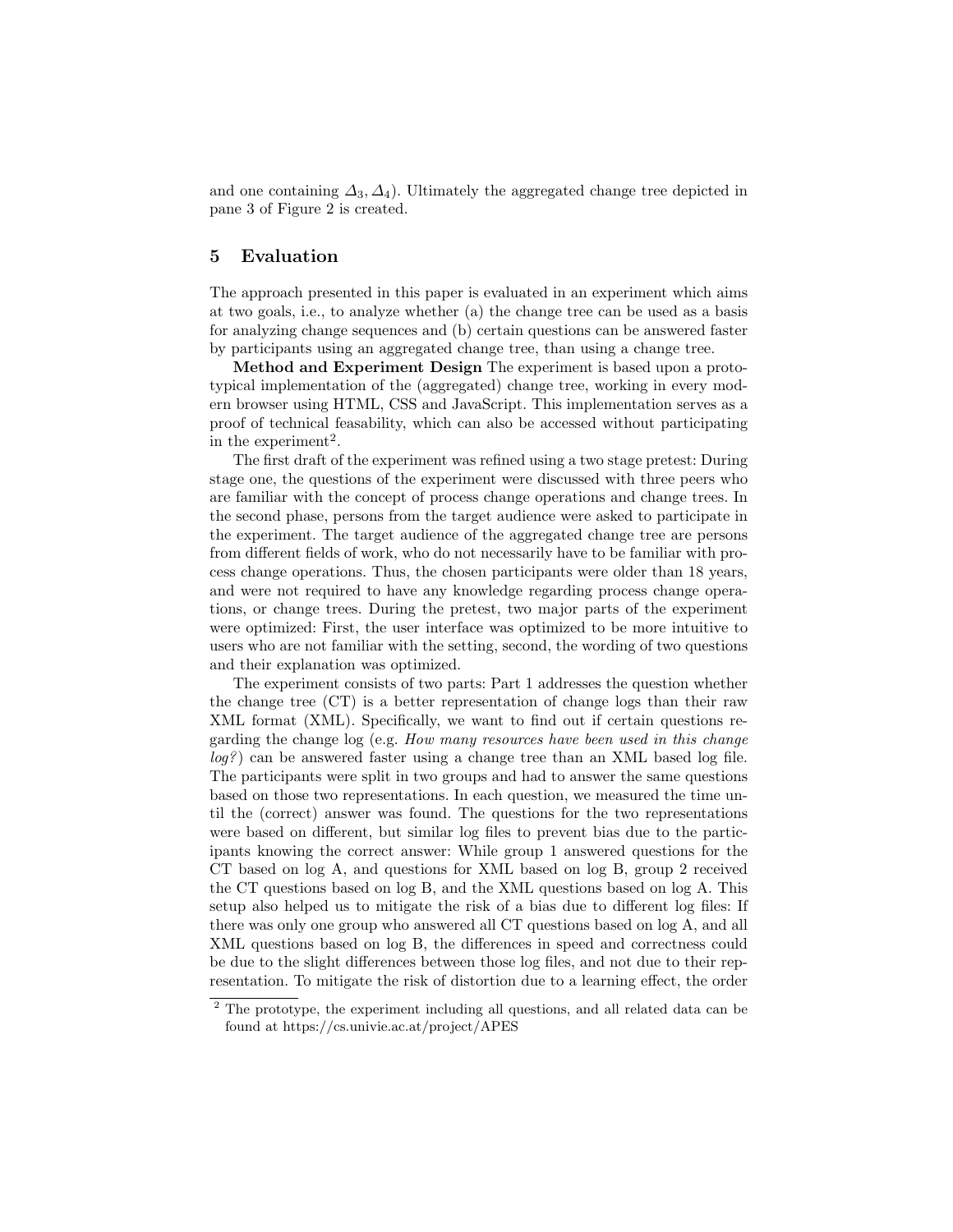of the questions and representations was randomized. Part 2 of the experiment addresses the usability of the aggregated change tree (ACT) in comparison to the CT. The setup and the participants were the same as in Part 1; however, two log files C and D (different from those of Part 1) were used.

At the beginning of the experiment, the participants were introduced into the topics of processes, process adaptations, change logs and (aggregated) change trees. Following this 10 minute presentation, the participants had the possibility to ask questions, and received a link to the experiment. They had three days to participate in the experiment. Such an uncontrolled experiment setup resembles a realistic setting, in which aggregated change trees would be used, more closely.

Results: In total, 64 participants participated in the experiment. These participants were divided in two groups as described above. 31 participated in group 1, and 33 participated in group 2. First, the data set was cleaned for participants who obviously entered random numbers. The check was based on two parameters: (1) most of the answers were wrong, and (2) all answers were given in less than two seconds. Answers given that quickly can be seen as an indicator for a participant entering wrong answers on purpose. These patterns were found for one participant from group 1, resulting in 30 valid participants in group 1, and 33 valid participants in group 2.

| $\overline{XML}$ Log vs $CT$ | Overall |           | Group 1 |         | Group 2 |        |  |
|------------------------------|---------|-----------|---------|---------|---------|--------|--|
|                              | Log     | CT        | Log     | CT      | Log     | CT     |  |
| <b>Correct Answers</b>       | 61.11\% | 68.25%    | 61.67%  | 68.33%  | 60.61%  | 68.18% |  |
| Mean Time (sec.)             | 90.02   | 35.43     | 95.28   | 33.12   | 83.37   | 39.97  |  |
| Median Time (sec.)           | 58.69   | 29.2      | 57.51   | 27.32   | 59.43   | 32.14  |  |
| $CT \text{ vs } ACT$         | Overall |           | Group 1 |         | Group 2 |        |  |
|                              | CT      | ACT       | CT      | ACT     | CT      | ACT    |  |
| Correct Percentage           | 65.08%  | $67.46\%$ | 71.67%  | 68.33\% | 59.09%  | 66.67% |  |
| Mean Time (sec.)             | 112.54  | 43.97     | 138.08  | 52.84   | 84.39   | 35.71  |  |
| Median Time (sec.)           | 51.73   | 22.43     | 61.82   | 24.18   | 48.28   | 21.4   |  |

Table 1. Results of the experiment

Table 1 summarizes the results from the experiment. The mean and median times refer to the amount of time needed by the participants to find the correct answers. Using a two sample t test, the differences regarding the amount of correct answers given are not significant  $(p > 0.05)$ : the correctness of the answers was not negatively influenced when using CT compared to the XML Log and ACT compared to CT respectively. However, the time required to find the correct answer is statistically significant for both parts of the experiment ( $p < 0.05$ ): In the first part of the experiment, it can be seen that the mean and median times required to find the correct answer for the CT is much lower than for the XML; in the second part, it can be seen that participants using the ACT require even less time to find the correct answer than participants who use the CT.

Discussion and Threats to Validity: The experiment shows that the (A)CT can be used as a representation of change logs, since the amount of correct answers is not statistically different from the amount in the XML Log. This effect may also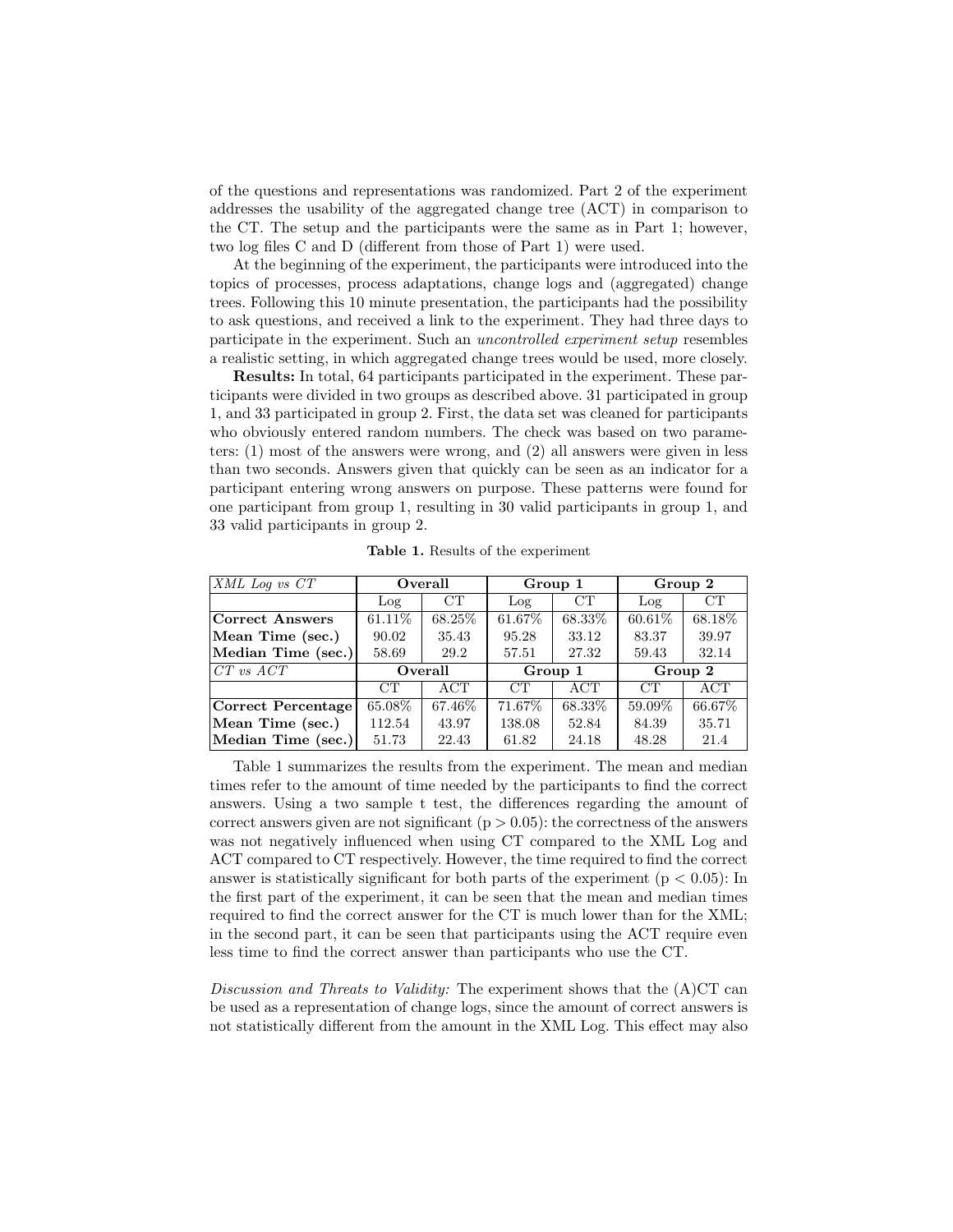be due to the XML Log being very simple: For Part 1 of our experiment we chose a log with only four change operations in total, in order to not demoralize participants who had to work with the XML representations. Thus, the change log was designed in favor of the XML representation, which may pose a threat to the validity. However, even in such a setting, the time required for the correct answers was statistically significantly lower for CT than for XML Log. For the ACT, the number of correct answers is not statistically significantly different from CT, but significantly less time is required to find a correct answer. Although the uncontrolled setup of our experiment increases the resemblance of our experiment to a realistic setting in contrast to a controlled setup, this decision also poses a threat to validity, since participants have been able to communicate with each other while participating. However, participants who completed the experiment did not receive the correct answers to the questions, and such behavior may also be found in a realistic setting, where users would have to analyze change trees. Thus, the results can be seen as being more realistic, while the negative impact of the threat has been kept to a minimum.

#### 6 Related Work

In [9], the authors present an overview over existing approaches to determine the similarity of two process models. The presented approaches range from label matching similarity, over feature-based similarity estimations up to comparisons of common nodes and edges in process model graphs. These approaches can also be interesting for change operation similarity measures, since they can be used to compare attributes of change operations, like the schema, the applied fragment, or the position of the change. Van Dongen et al discuss causal footprints, which is a collection of the essential behavioral constraints imposed by a process model [10] as a representation of a process model's behavior. Using causal footprint's look-back and look-ahead links, one could analyze and compare the positions of process change operations.

The work presented in [11] provides similarity measures for process instances. To the best of our knowledge, [4] is the only approach dealing with process change similarity. This work exploits the measures proposed in [4], but any other change similarity measure can be used as well.

In contrast to change trees, change processes [2] are a different method to analyze process change logs. Change processes focus on causal relations between process change operations. If a change operation  $\Delta_1$  is followed by  $\Delta_2$ , it means that  $\Delta_2$  may be caused by  $\Delta_1$ . For parallel change operations, such a condition cannot be drawn from the change log.

While change logs provide a solid basis for analyzing conducted change operations and their consequences, they may not alwalys be available. Concept drift [12, 13] focuses on analyzing process execution logs to detect any executed changes on the basic schema. By analyzing the activities present in the change log over a long period of time, this approach can estimate if and which changes have been applied to a process schema.